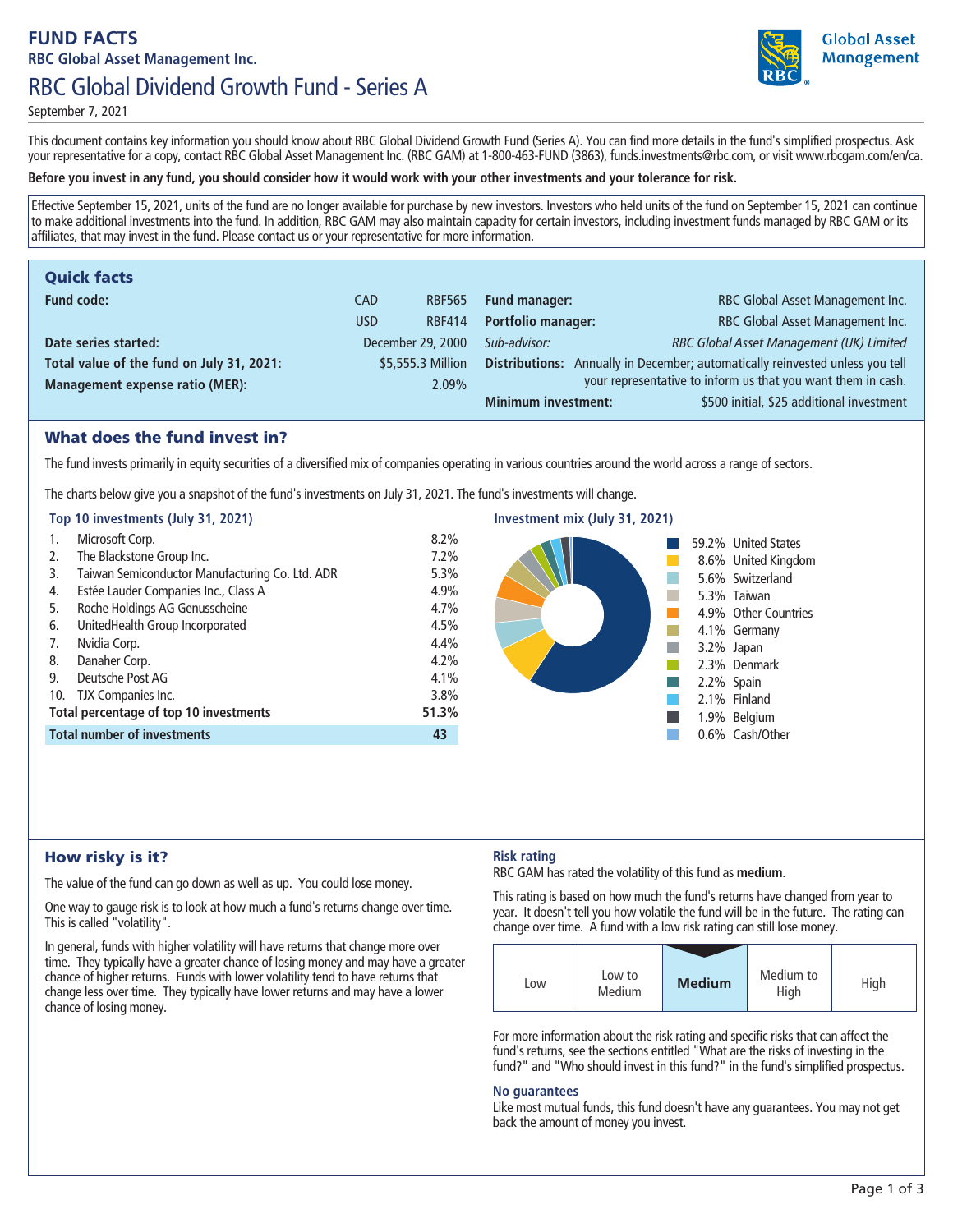

# **Global Asset Management**

# How has the fund performed?

**This section tells you how Series A units of the fund have performed over the past ten years. Returns are after expenses have been deducted. These expenses reduce the fund's returns.**

#### **Year-by-year returns**

**This chart shows how Series A units of the fund performed in each of the past ten years. The fund dropped in value in three of the ten years. The range of returns and change from year to year can help you to assess how risky the fund has been in the past. It does not tell you how the fund will perform in the future.**



#### **Best and worst 3-month returns**

**This table shows the best and worst returns for Series A units of the fund in a 3-month period over the past ten years. The best and worst 3-month returns could be higher or lower in the future. Consider how much of a loss you could afford to take in a short period of time.**

|                     | <b>Return</b> | 3 months ending | If you invested \$1,000 at the beginning of the period |
|---------------------|---------------|-----------------|--------------------------------------------------------|
| <b>Best return</b>  | 14.9%         | June 30, 2020   | Your investment would rise to \$1,149                  |
| <b>Worst return</b> | $-16.4\%$     | March 31, 2020  | Your investment would fall to \$836                    |

#### **Average return**

**A person who invested \$1,000 in Series A units of the fund ten years ago would have \$3,740 as at July 31, 2021. This works out to an annual compound return of 14.1%.**

| Who is this fund for?                                                                                                                                                                                                                                                                         | A word about tax                                                                                                                                                                                                                                                                                                                                                                                                                                                                           |
|-----------------------------------------------------------------------------------------------------------------------------------------------------------------------------------------------------------------------------------------------------------------------------------------------|--------------------------------------------------------------------------------------------------------------------------------------------------------------------------------------------------------------------------------------------------------------------------------------------------------------------------------------------------------------------------------------------------------------------------------------------------------------------------------------------|
| Investors who:<br>• want potential for long-term growth from their investment<br>• want a core global equity investment for their portfolio with exposure to the<br>best-performing companies globally across a range of sectors<br>• are planning to hold their investment for the long term | In general, you'll have to include in your taxable income any money you make on<br>a fund held outside a registered plan such as a Registered Retirement Savings<br>Plan or a Tax-Free Savings Account. How much income tax you pay depends on<br>the tax laws that apply to you and the fund.<br>Keep in mind that if you hold your fund in a non-registered account, fund<br>distributions are included in your taxable income, whether you get them in cash<br>or have them reinvested. |

# How much does it cost?

**The following tables show the fees and expenses you could pay to buy, own and sell Series A units of the fund. The fees and expenses - including any commissions - can vary among series of a fund and among funds. Higher commissions can influence representatives to recommend one investment over another. Ask about other funds and investments that may be suitable for you at a lower cost.**

## **1. Sales charges**

**Series A units are no load. That means you pay no sales charges if you buy, redeem or switch your units.**

#### **2. Fund expenses**

**You don't pay these expenses directly. They affect you because they reduce the fund's returns.**

**As of June 30, 2021, the expenses for Series A units of the fund were 2.11% of its value. This equals \$21.10 for every \$1,000 invested.**

**Annual rate (as a % of the Series A units' value)**

| Management expense ratio (MER)<br>This is the total of the fund's management fee (including the trailing commission)<br>and operating expenses (the administration fee, other fund costs and taxes). | 2.09%    |
|------------------------------------------------------------------------------------------------------------------------------------------------------------------------------------------------------|----------|
| Trading expense ratio (TER)<br>These are the fund's trading costs.                                                                                                                                   | $0.02\%$ |
| <b>Fund expenses</b>                                                                                                                                                                                 | 2.11%    |